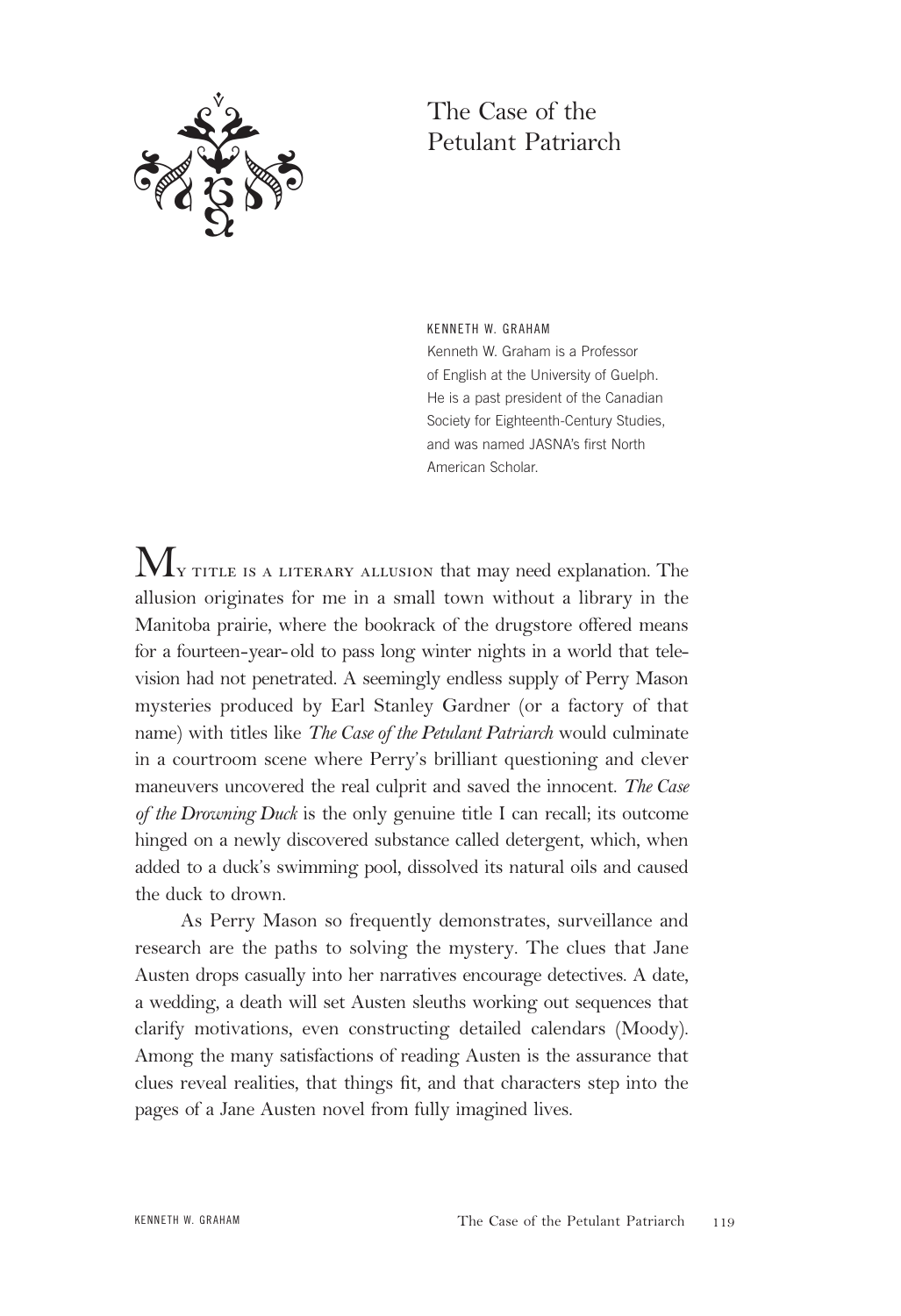I propose, then, to fulfill my ambitions of so many years ago and step into Perry's shoes to shadow General Tilney, the petulant patriarch. He is a puzzling figure, not only in what he is but in what he represents: we meet a man, overconfident, stubborn, selfish, petulant, who in his accomplishments and influence represents the upper levels of British authority. Shadowing General Tilney through his army career and his life as a husband, father, and landowner will bring us into contact with the tensions of his times and with what may well be the real mystery to be solved, the mystery of Jane Austen's position in the ideologically uneasy epoch of the 1790s that engendered *Northanger Abbey.* The novel's attitude to its times and to the social and political hegemony of a particular patriarchal class is the mystery to be unraveled.

### **The General and the Army**

A central fact about General Tilney is that he achieved senior field rank in the British army, and that advancement could not have been attained without an extensive military career. My argument does not depend on precise dates, but if we assume (with Chapman and Moody) that the action of the novel takes place in 1798, when General Tilney is "past the bloom, but not past the vigour of life" (80)—perhaps fiftyfive in those years before Viagra, then we can reconstruct his life in this way.

General Tilney was closely involved in the Seven Years War (1756-63), which brought about a considerable expansion of the British empire, and, a few years later, in action against enemies that threatened it. He was born about 1743 to a well-established Gloucestershire family. His father purchased him a commission shortly after the start of the Seven Years War. Indeed, he might have been involved in the action at the Plains of Abraham (Quebec) in 1759, except that that was primarily an infantry operation, and I have assumed that the General was in the cavalry, probably in a dragoon regiment. His son, the Captain, serves in a fictional cavalry regiment, the 12th Light Dragoons, that I assume once to have been his father's.

Tilney was very likely one of the ten thousand British troops that joined Prince Ferdinand of Brunswick in Westphalia in 1759. A combined army of Hanoverians, Hessians, and British sought to counter the advance of French forces in Westphalia and Hesse and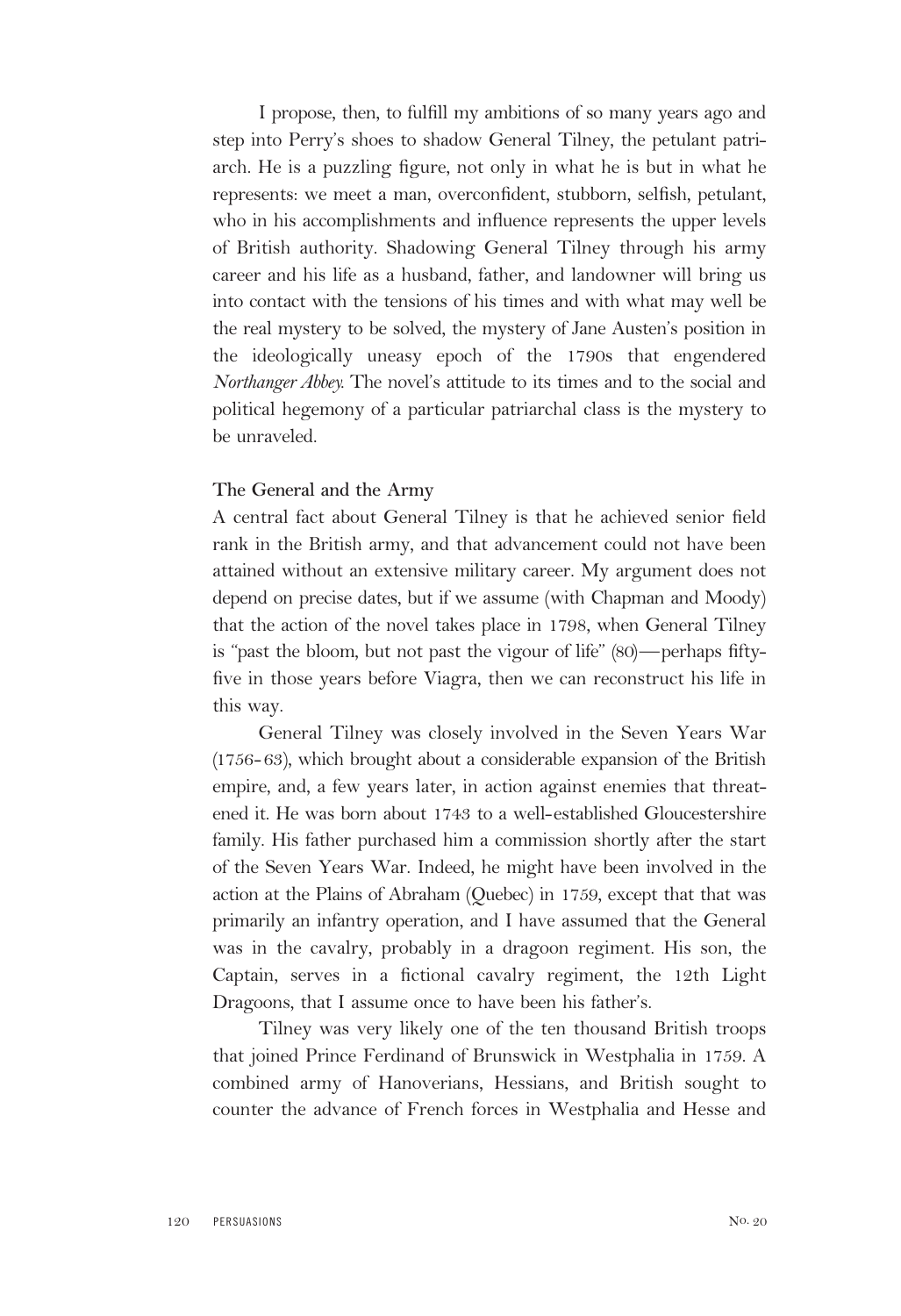protect Frederick the Great's right flank while he engaged the armies of Russia and Austria in the east and south. Military operations ranging for four years through western Germany offered stunning opportunities for young Tilney to learn his profession. He would receive training and experience possible only in the operational campaigns of a great army: as a troop commander in cavalry charges and pursuits, tactical crossing of water obstacles, investing walled cities, and reconnoitering enemy positions and movements. As a young officer, he would have received postings to a great headquarters as an *aide-decamp* and courier, positions offering chances to observe the highly polished, trained, and experienced armies of Hanover, Hesse, and Prussia. His normal progress in his own unit would have carried him to positions with supply and administrative responsibilities.

The European campaign gave him the concentrated and realistic training that war gives and that peacetime exercises and maneuvers can never match. Tilney may also have learned, since he seems inclined that way, the importance of iron discipline in quarters and on the march. The British had not comported themselves well in these areas in comparison to their German comrades (Fortescue II 568).

After the Peace of Paris in 1763, Tilney continued in military service, probably as a twenty-year-old captain. Because of birth, interest, experience, and money, he had high prospects for promotion. I suspect he seized the opportunity to purchase a majority soon after the peace in a newly formed light dragoon regiment—perhaps the fictional 12th. The battlefields of Europe had taught the value of more mobile cavalry for reconnaissance and skirmishing (Fortescue II 595).<sup>1</sup> Major Tilney's peacetime army was a political army without a commander-in-chief (Glover 40); it offered special opportunities of promotion and seniority to officers of his background (Houlding 412-13).<sup>2</sup> In the late 1760s he attained the rank of Lieutenant Colonel; his seniority and ability to pay the premium permitted him to take over a vacant command in another dragoon regiment (Burton 655-68). Upon the death of his father, he retired on half-pay to look after his estates at Northanger, in the family for 250 years. He married, in 1770, a lady of fortune, Miss Drummond, and started to pay serious attention to making his estates productive and profitable. All this, plus his work in county government, local government, and magistracy kept him close enough to his young wife for her to bring into the world in steady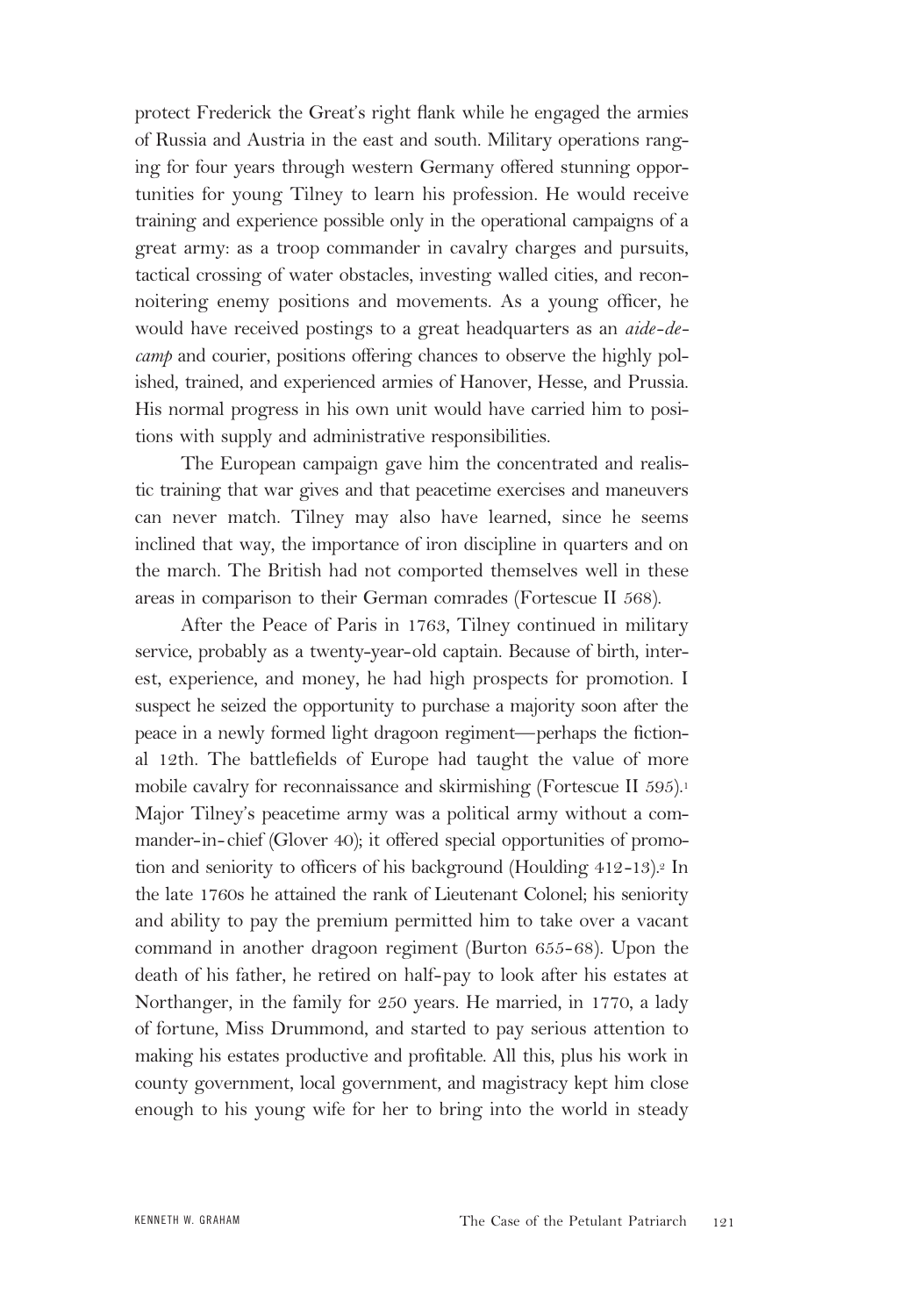succession Frederick, born in 1772, Henry, in 1774, and Eleanor, in 1776. The period also confirmed him, as a significant landowner, in some influential friends at Westminster.

With the revolt of the thirteen colonies, and before the birth of his daughter, Tilney returned to active service with a dragoon regiment, organizing their embarkation and joining General Howe at Staten Island, in time to take part in the campaign to drive the American forces out of Manhattan and Long Islands. His seniority and wealth gained him a colonelcy in the 17th Light Dragoons (his marriage having netted him some ready cash) when the position became available (Fortescue III 184).

Colonel Tilney possessed the qualities for further promotion: extensive war and peacetime experience as well as the political assets of wealth, influence, a power base in Gloucestershire, and a wide acquaintance with men of rank and importance. He was promoted to Brigadier General and then to Major General, both ranks signifying at that time an appointment overseas, either in command or on staff (Rogers 104-05).3 His command of detail, energy, and insistence on discipline made him an adept military leader. Like his commander, General Howe, he probably found the experience in America frustrating, since successes were rendered fruitless by the inability to consolidate them (Rogers  $162$ ).<sup>4</sup> On the cessation of hostilities he returned to Britain, assisted in processes of demobilization, and retired from the army in 1785. He had the pleasure three years later of purchasing for his eldest son a commission of cornet in his old regiment, the 12th Light Dragoons. For Frederick, in conditions of peace, opportunities for promotion do not come as readily as they had to his father, but Frederick lacks his father's drive and focus.

Back at Northanger after the American war, the General set his energies to organizing the efficient operation of his estates and to the command and control of his family. His activities on his lands would have delighted the contemporary agronomist Arthur Young—he enclosed commons, drained fields, moved villages, and experimented with crops and selective breeding (Mingay 99). His active interference in the lives of his family probably brought dismay to his wife and younger children. His wife died in the year some Parisians attacked the Bastille and changed the course of history.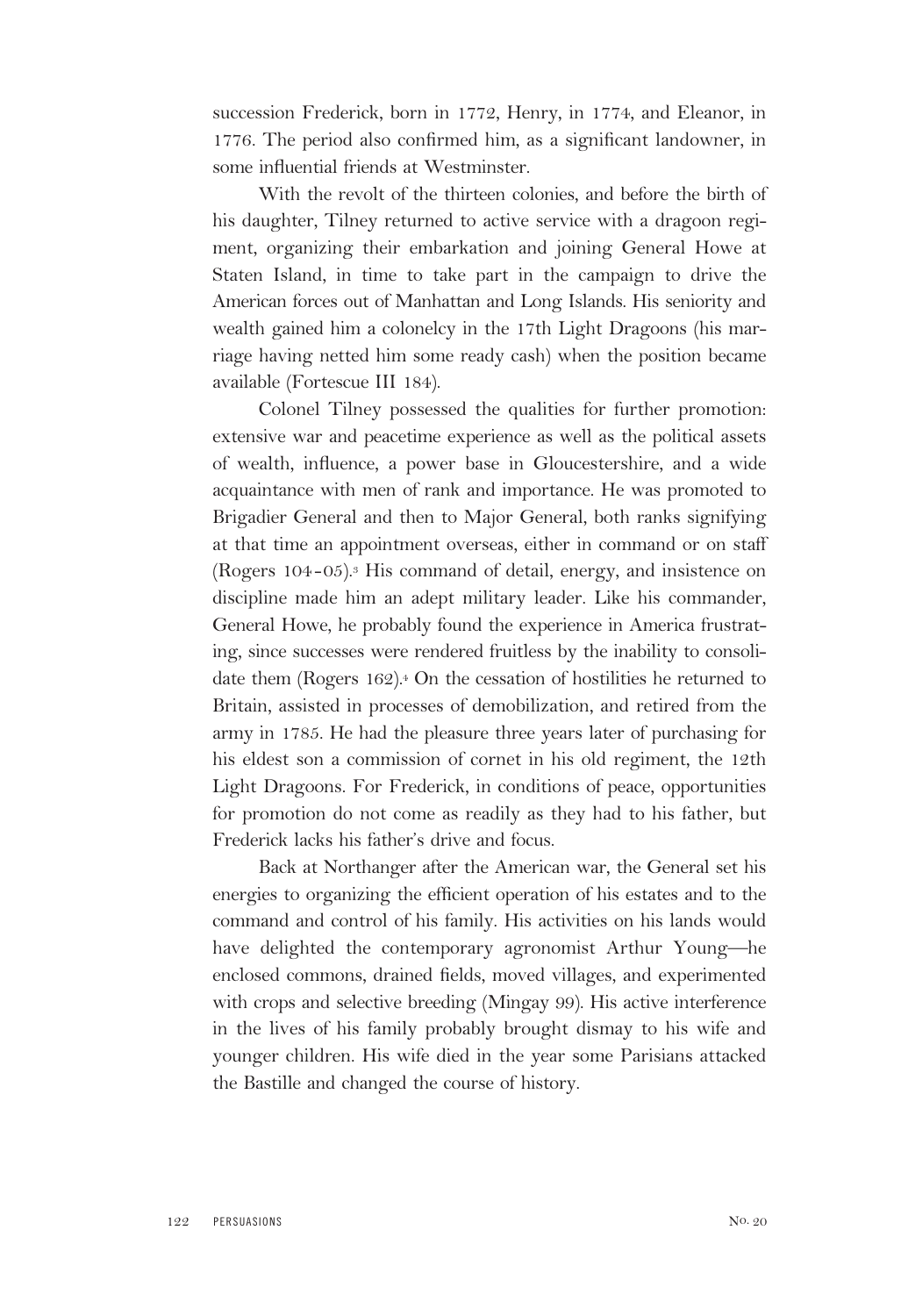# **Campaign to Capture Catherine**

We meet the General nine years after the death of his wife. Jane Austen gives us a glimpse of his military abilities by showing us his campaign to capture Catherine Morland. It is a campaign that follows correct procedures, but, significantly, makes little assessment of the personalities involved.

Perceiving an attraction between his son Henry and Catherine, he conducts a reconnaissance. He learns of a connection with the Allens and the fact that Mr. Allen is wealthy. He continues his reconnaissance by calling on the aid of intelligence. He interrogates John Thorpe, whose confident responses convince him of Catherine's wealth and prospects with the Allens. "Upon such intelligence," the narrator comments drily and ambiguously, "the General had proceeded" (245). In fairness, we should acknowledge that the General no longer has the resources of an extensive command structure to bring him the tactical information he would be accustomed to having.5 He completes his reconnaissance by inviting Catherine to their rooms in Milsom Street. That experience confirms his confidence that Catherine is smitten with Henry and his family.

From reconnaissance he turns to the execution of his mission in three phases. First, he gives orders to his support troops: he commands a willing Henry to woo her and Eleanor to draw Catherine further into his ambush by inviting her to visit Northanger Abbey. When the time comes to execute that part of the plan, he becomes impatient with Eleanor and presents the invitation himself, with all the labored charm of which he is capable. Second, he furthers their intimacy by encouraging Catherine and Henry to ride together for some hours in the curricle. Finally, he arranges to display Henry's rectory and hint at his independent wealth. For a few moments he is almost coy, almost Isabella-like, as he hints at a special sympathy between the two and of the approaching pleasure of selecting another tea service from Staffordshire.

THE CAMPAIGN RESULTS IN VICTORY! CATHERINE IS WON!

Of course, you may argue that Catherine is won despite, and not because of, the General.

That observation recalls us to Austen and the two perspectives on the General: the profession's and Catherine's. We have to acknowl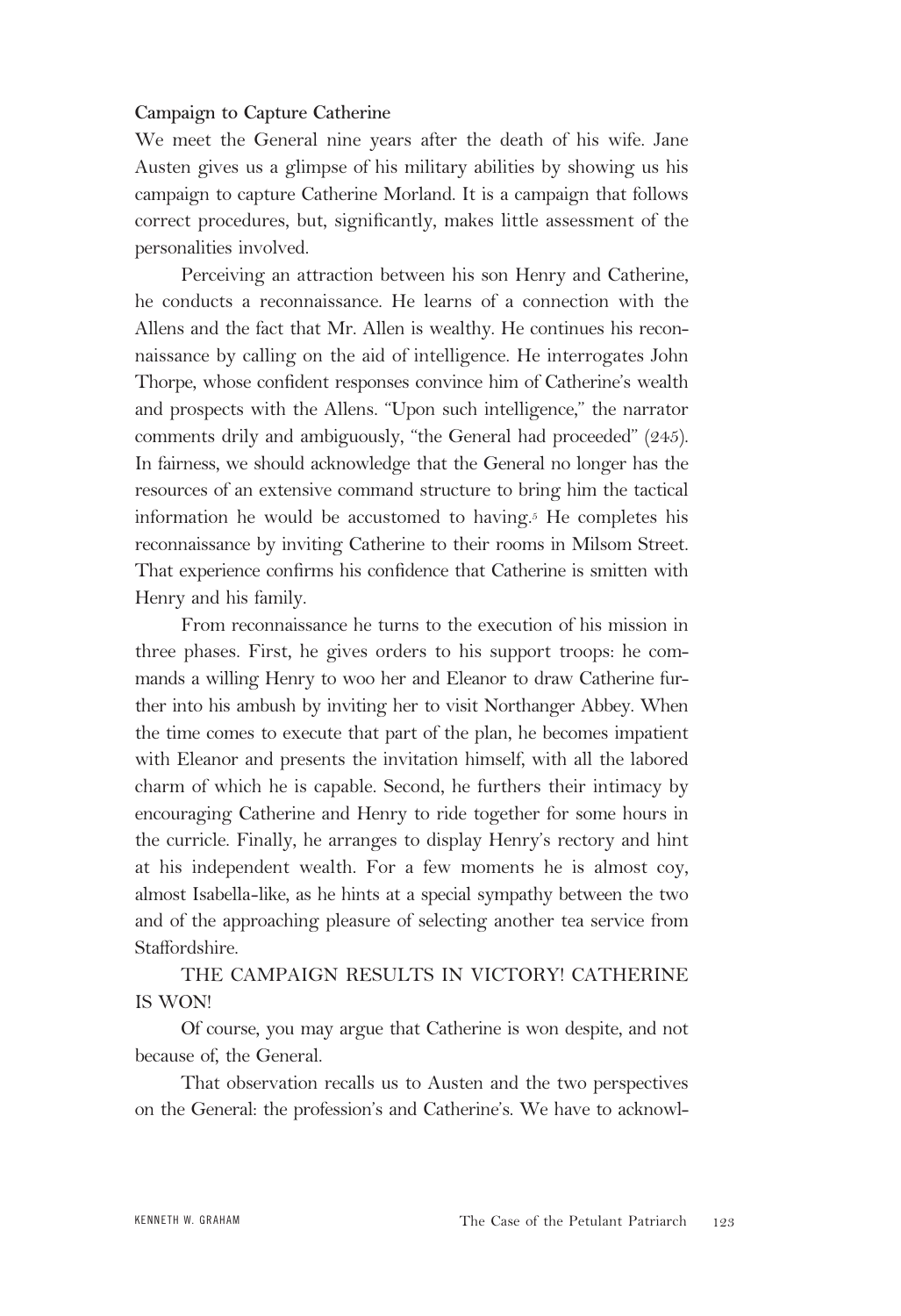edge that some characteristics that make the General so eminently dislikable are useful to an army officer and brought about rapid promotion: organizing abilities, insistence on precise obedience of commands, strict punctuality, even an assured self-display of chaise, postilions, and outriders. His state visits of inspection would attract the earnest attention of battalions and regiments receiving his scrutiny; sometimes a superficial smartness instills lifesaving discipline and quickness of response in battle conditions. In domestic commonwealths of hearts and hands, such habits of command and precision of expectation, especially combined with an arbitrary, irritable, and petulant selfishness (perhaps inborn in oldest sons and heirs), bring dissension and unhappiness.

#### **Jane Austen, the General, and the Establishment**

In the General, Jane Austen created a commanding and influential member of Britain's ruling class. His position and accomplishments received prominent recognition by his own society. But his role in the novel suggests a reserve about this representative of the establishment that may extend to the establishment itself. The novel has doubts about the privileges that he and the other members of the establishment assume. Patriarchs give themselves the rights to control the mating of young people, especially daughters, to regulate households, to control admissions into schools and colleges, to repress ideas and behaviors that frighten them, and to abet the belief that the world they create through their meddling and self-interest is benevolent and satisfactory to everybody. The novel responds to one petulant patriarch with a skepticism that verges on rebelliousness, a skepticism very much in the air in the 1790s when writers and thinkers like Richard Price, Thomas Paine, William Godwin, and Mary Wollstonecraft were taking the lead from America and France to argue for alternatives to established practices in law, parliament, the church, gender relations, and class structure.

I am not eager to include Jane Austen in that company of reformers. Austen would have been acutely aware of the advantages enjoyed by her family by virtue of their being of the gentry and connected with the establishment. Her father held two livings (at Steventon and Deane) as a clergyman in the established church, and her brothers James and Henry received scholarships at St. John's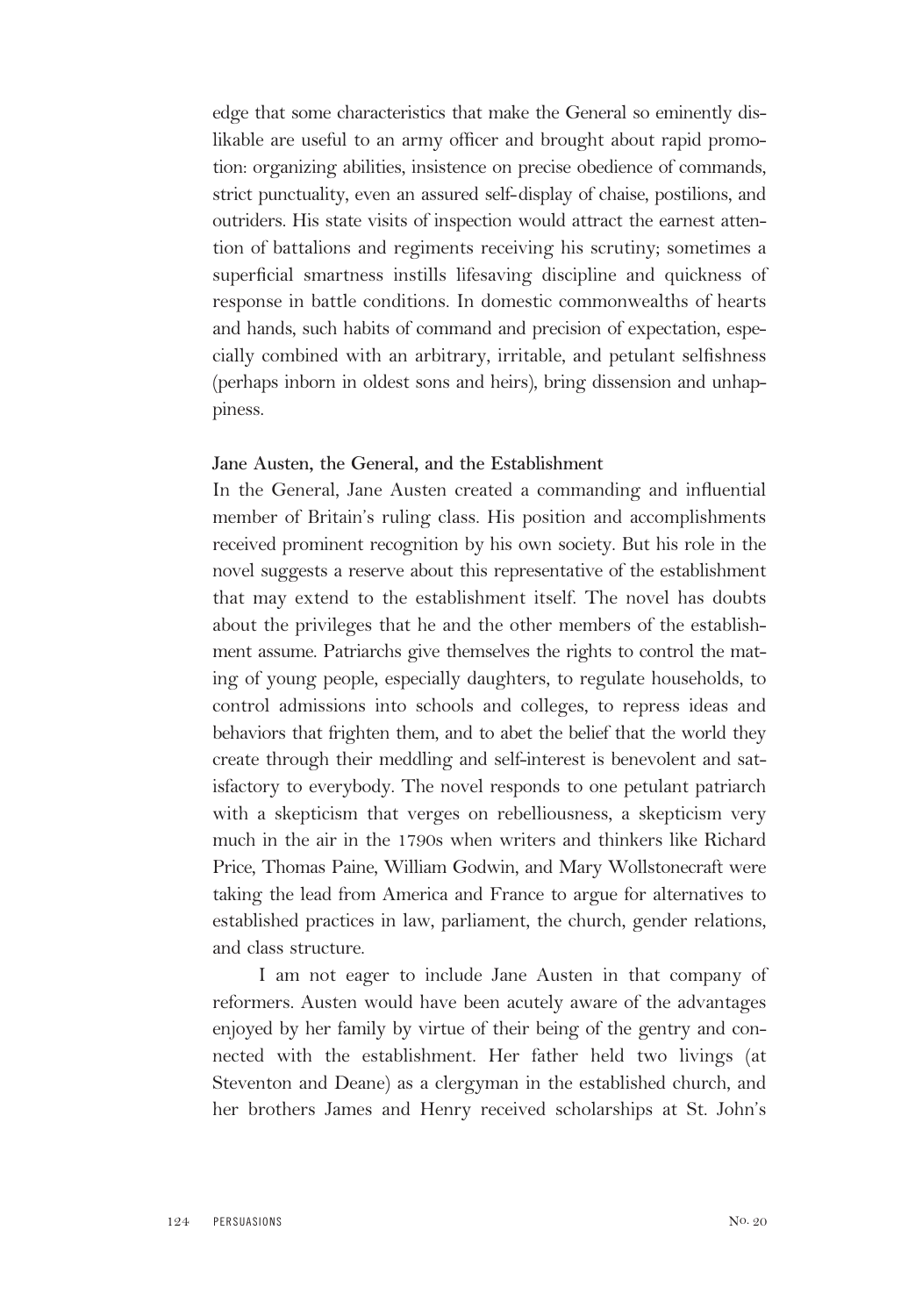College, Oxford, by virtue of family connections (*Family Record* 23; 38).

But as a woman, Jane Austen was underprivileged, and her novels attest to her painful awareness of the limited scope for an intelligent woman of the impecunious gentry—to be a wife, or a governess, or a spinster—but in each case to face a probable future of the humiliations of genteel poverty on the death of the father or husband. Miss Bates in *Emma* is an uncomfortably vivid representation of the humiliation, the cheese-paring, the patronizing and bullying that impoverished women of the gentry seemed fated to experience. Austen's sympathies certainly extended to others similarly underprivileged, just as her resentments may have embraced the most manipulative and arrogant members of the privileged classes, as I think we see in the example of General Tilney.

Two hundred years ago, Austen was writing *Northanger Abbey* in a climate of tension. It was a world in which protest was dangerous. The mutineers at Spithead, Yarmouth, and the Nore had just been executed for advocating a wage adequate to support the families left behind, the tolerable treatment of the sick, the rehabilitation of the wounded instead of discharging them without pay or treatment. To be underprivileged in Austen's world was generally to receive harsh treatment. Since the novel developed out of a time of skepticism and rebellion, we should not be surprised to see a simmering dissatisfaction with much that the General represents—perhaps arising from a sympathy with the similarly dispossessed and underprivileged. The novel calls attention to a number of sources of rebellion, all having to do with a 1790s sensitivity to politics and power. I have room here to discuss two, chivalry and popular disturbances.

#### **Chivalry**

When we of the late 1990s visit the 1790s, we encounter puzzling references to a chivalry that we might have expected to be long dead. William Godwin's powerful 1794 novel, *Caleb Williams,* refers to "the poison of chivalry" (326) and demonstrates the socially and personally destructive effects of chivalry on a community leader and magistrate, Mr. Falkland. That Godwin should consider chivalry worth attacking is surprising, since terms like *quixote* and *quixotic* were well established in the language to convey amusement at the credulousness of readers of romances. Catherine is, after all (at least for part of the novel), a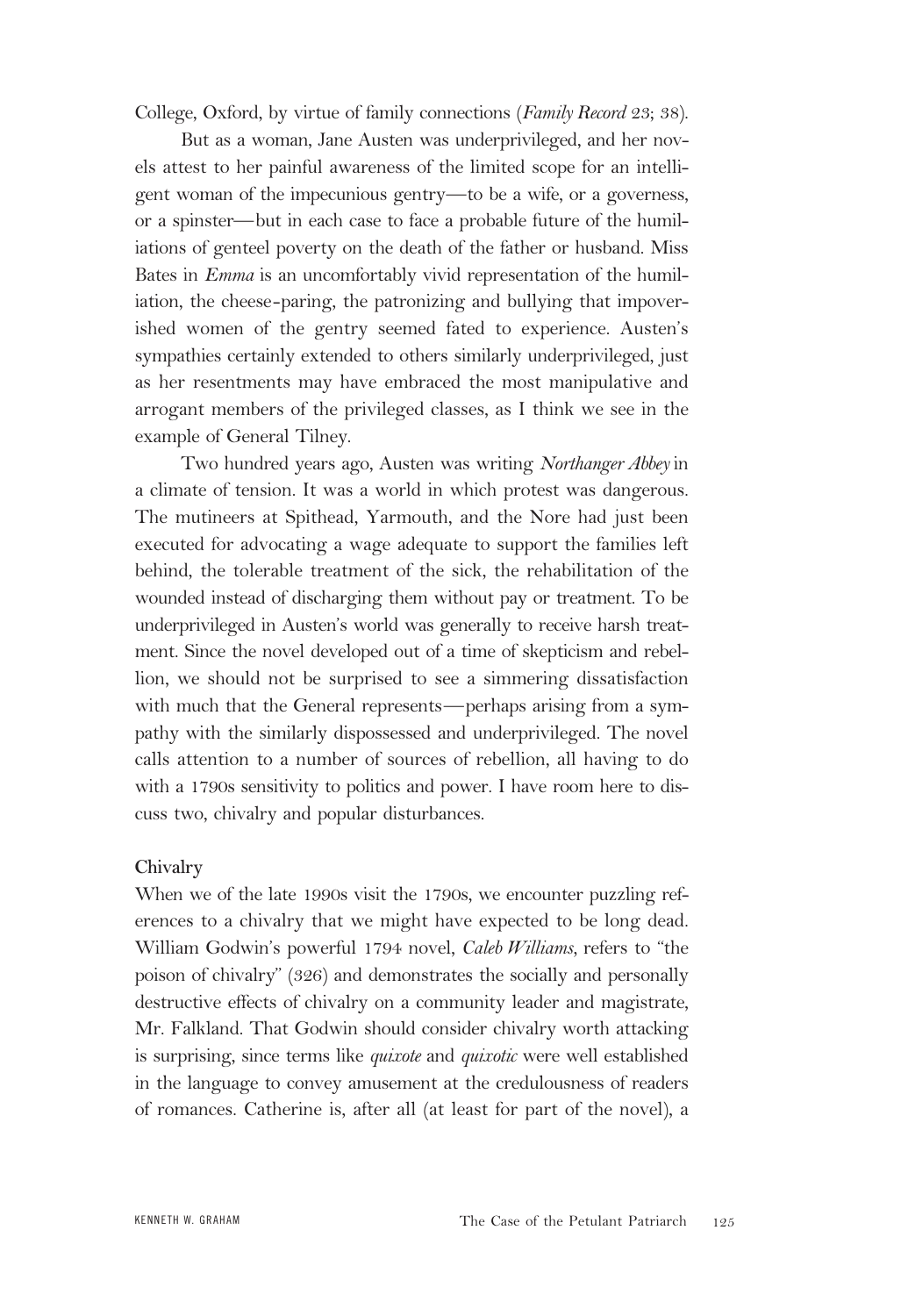Gothic quixote when she centers her Gothic horror fantasies on Northanger Abbey and the General. In the splintered world of the 1790s, however, the word *chivalry* took on a cultural significance when Edmund Burke surrounded the notion with sublime resonance and made chivalry the inheritance of the gentry. Burke's *Reflections on the Revolution in France* created paradigms for simplifying the complex dissentions of the 1790s into crude polarities. His nostalgia for a nonexistent past and dismay for the losses of the present centered on the ideal of chivalry, a moral and social force that should have protected Marie Antoinette:

I saw the queen of France, then the dauphiness,…just above the horizon, decorating and cheering the elevate sphere she just began to move in,—glittering like the morning-star, full of life, and splendour, and joy. Oh! what a revolution that elevation and that fall! Little did I dream… that I should have lived to see such disasters fallen upon her in a nation of gallant men, in a nation of men of honour, and of cavaliers. I thought ten thousand swords must have leaped from their scabbards to avenge even a look that threatened her with insult. But the age of chivalry is gone. That of sophisters, economists, and calculators, has succeeded; and the glory of Europe is extinguished for ever. (91)

Not quite, responds Jane Austen. We still have the General. She proceeds to use this man of honor, this cavalier, to expose the selfish distortions that chivalry in the 1790s was subject to, much like Godwin did.

In the General's remarkably successful campaign to win the heiress Catherine for his son Henry, he exerts his chivalry to the utmost with revealing results. Catherine is at first flattered by the attentions of this distinguished man. He shows her "such ready, such solicitous politeness." "The general attended her himself to the streetdoor, saying every thing gallant…"(103). On their next meeting, "in spite of his thanks, invitations, and compliments—it had been a release to get away from him" (129). By chapter 5 of the second volume, Catherine has to endure the "incessant attentions of the General" (154). Her taste for the General's gallantry has palled.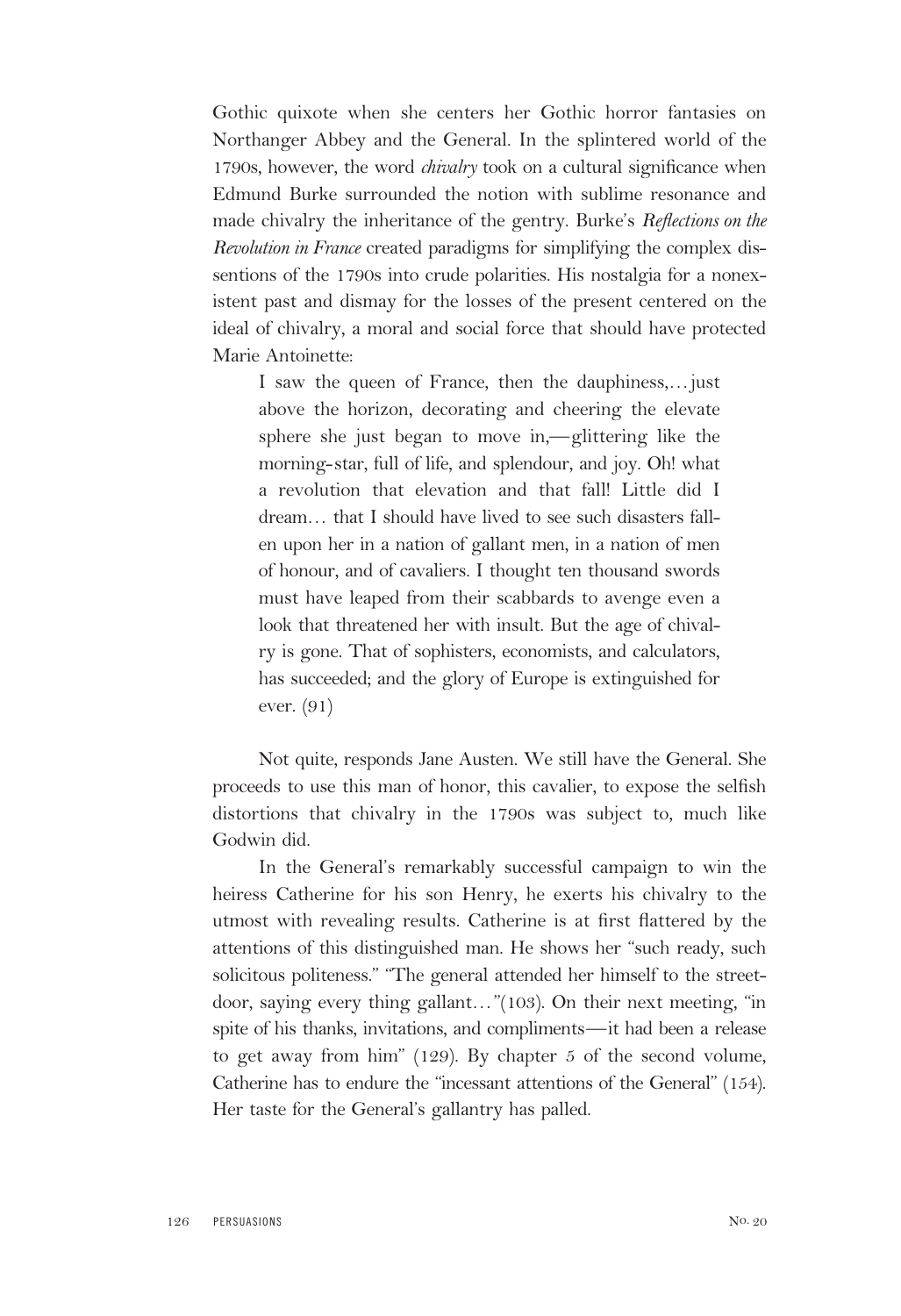Jane Austen seems to be demonstrating reservations about Burkean chivalry. Of course, General Tilney employs it crudely and only for selfish ends. There may be a slight sexual threat in the General's gallantry that Juliet McMaster finds attached to many of Austen's army characters (122). It is he who gives us the first intimations of Catherine's physical attractiveness in his sensual admiration of the "elasticity" of her walk and dancing (103). Sexual threat is further developed in his son's, the Captain's, attentions to Isabella. Should we admire Isabella for confronting that coarse gallantry and using it in the high-stakes game she is playing to win an heir to significant property and position? Both father and son are in complete contrast with another literary father and son whose chivalry is genuine. Chaucer's "Knight… loved chivalrye" and "nevere yet no vilainye ne sayde/In al his lyf unto no maner wight." His son, the squire, is ardently and selflessly in love: "So hoote he lovede, that by nightertale/He slepte namore than dooth a nightingale." Their wholehearted commitment to their loves compares instructively to the calculated insincerities of the General and his military son. Their chivalry is a tactic, a device for using others. The tour of the gardens at Northanger when Catherine "was all impatience to see the house" (177) is one of many instances when the General uses a chivalric deference to someone else's wishes to obtain his own way.

The clear dislike of the General's chivalry carries Austen away from Burke and towards Godwin and Mary Wollstonecraft, who both saw chivalry as a means of domineering over the vulnerable through the pretense of protecting and honoring them. We may think of the General and his son Frederick when we read Mary Wollstonecraft's castigation of "the cold unmeaning intercourse of gallantry…. this vestige of gothic manners" and the various heartless devices employed by men to make women "wretched" (154). We suspect we are hearing echoes of the courtship of Miss Drummond in the General's wooing of Catherine and Captain Tilney's endeavors to seduce the eager, anxious Isabella.

In subsequent Austen novels, the corruption of chivalry ceases to be of much concern. Burkean chivalry is reasserted in the responsible Mr. Darcy, whose library represents a pledge to civilization, and the knightly Mr. Knightley, who enacts the paternal obligations of the ideal noblesse to all within his sphere of influence. Fears of invasion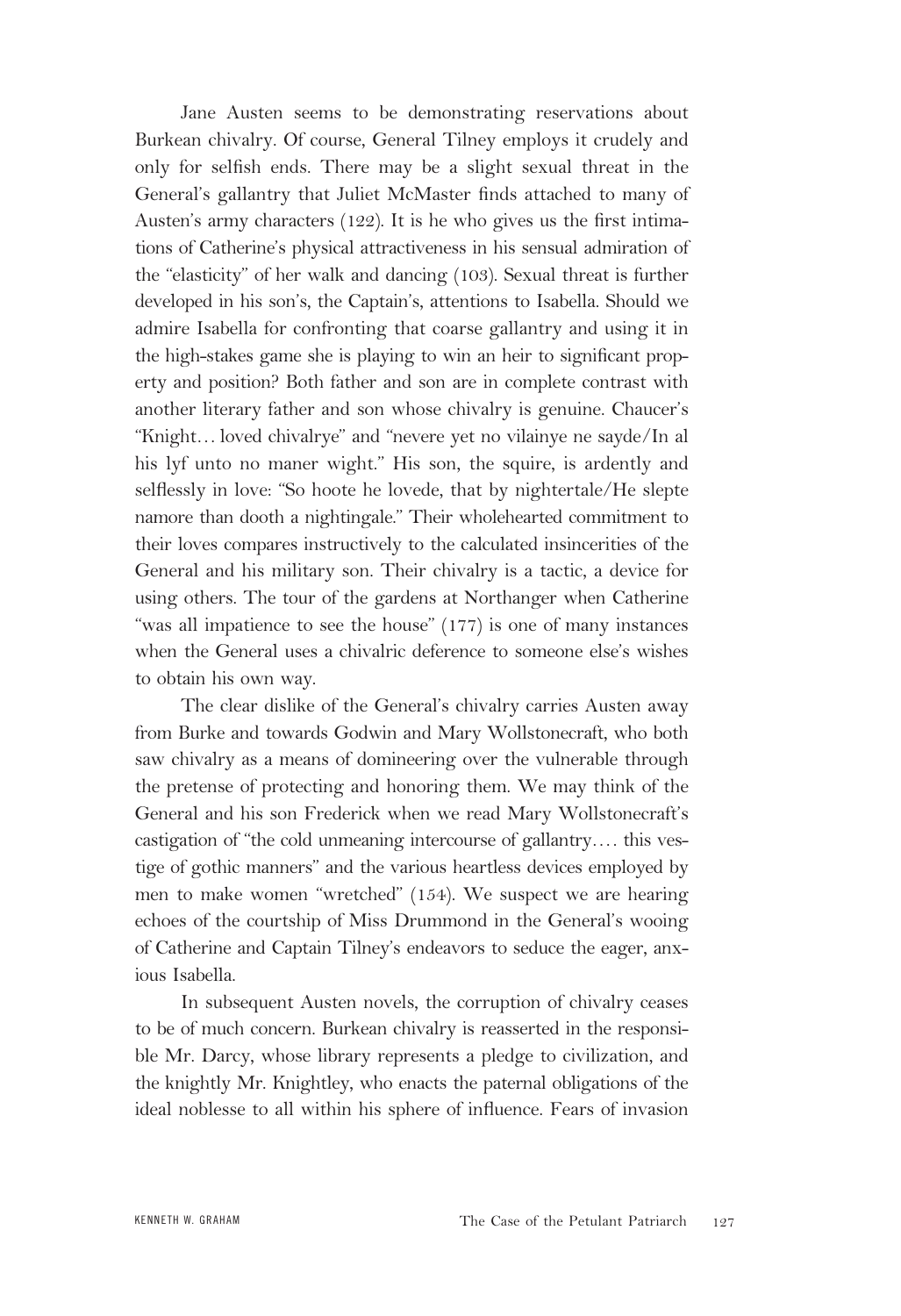and insurrection fed the apostasy of the succeeding decade, and Jane Austen followed her society's shift to the right. But in *Northanger Abbey* we catch a glimpse of the slightly more radical Jane Austen of the 1790s.

#### **Disturbances, or "A Bottle a Day" Keeps Disorder at Bay**

All is not well in the larger world presided over by the General and his friends. That the novel admits to social disturbances is worth exploring. The first acknowledgment that there are disorders comes from John Thorpe, whose cure for half of them is a bottle a day (63). The second falls in a reference to the conversations of Mr. Allen and the gentlemen in the Pump Room: politics of the day and contrasting accounts in the newspapers suggest both concern and controversy (71). One of Henry Tilney's conversations moves from a technical discussion of the picturesque to the enclosure of crown lands, to politics, to silence—a sequence that reminds us that acts of parliament were sponsored by powerful delegates of the gentry to add to their territories by enclosing commons, forests, and crown lands at the expense of the rural population. It was one of many sources of grievances and disturbances in Jane Austen's England (Neeson 6).

Disturbances there were aplenty: the Treason Trials of 1794; famine and unrest in 1794-96 (Wells  $50$ ),<sup>6</sup> the repressive bills of 1795-96; and events of 1797-98 that included an attempted invasion of Ireland by the French, Irish insurrection, and mutinies in the British navy. In the years that Austen was writing *Northanger Abbey,* Britain was experiencing the second famine within half a decade; it extended from 1799 to 1801.

Since E. P. Thompson's ground-breaking article, "The Moral Economy of the English Crowd in the Eighteenth Century," we have learned that classifying a crowd as a mob is a device employed by the gentry (and their uncritical admirers) to dismiss dissatisfactions with their benevolent rule. Thompson points out that food disturbances came about when grain was kept from the open market and held until prices rose, or when it was shipped where the produce would fetch higher prices. What was called riot was in fact an insurrection by which a large body of the populace compelled magistrates, gentry, farmers, millers, and middlemen to make produce available at a price the people could afford to pay. The alternative was to have the pro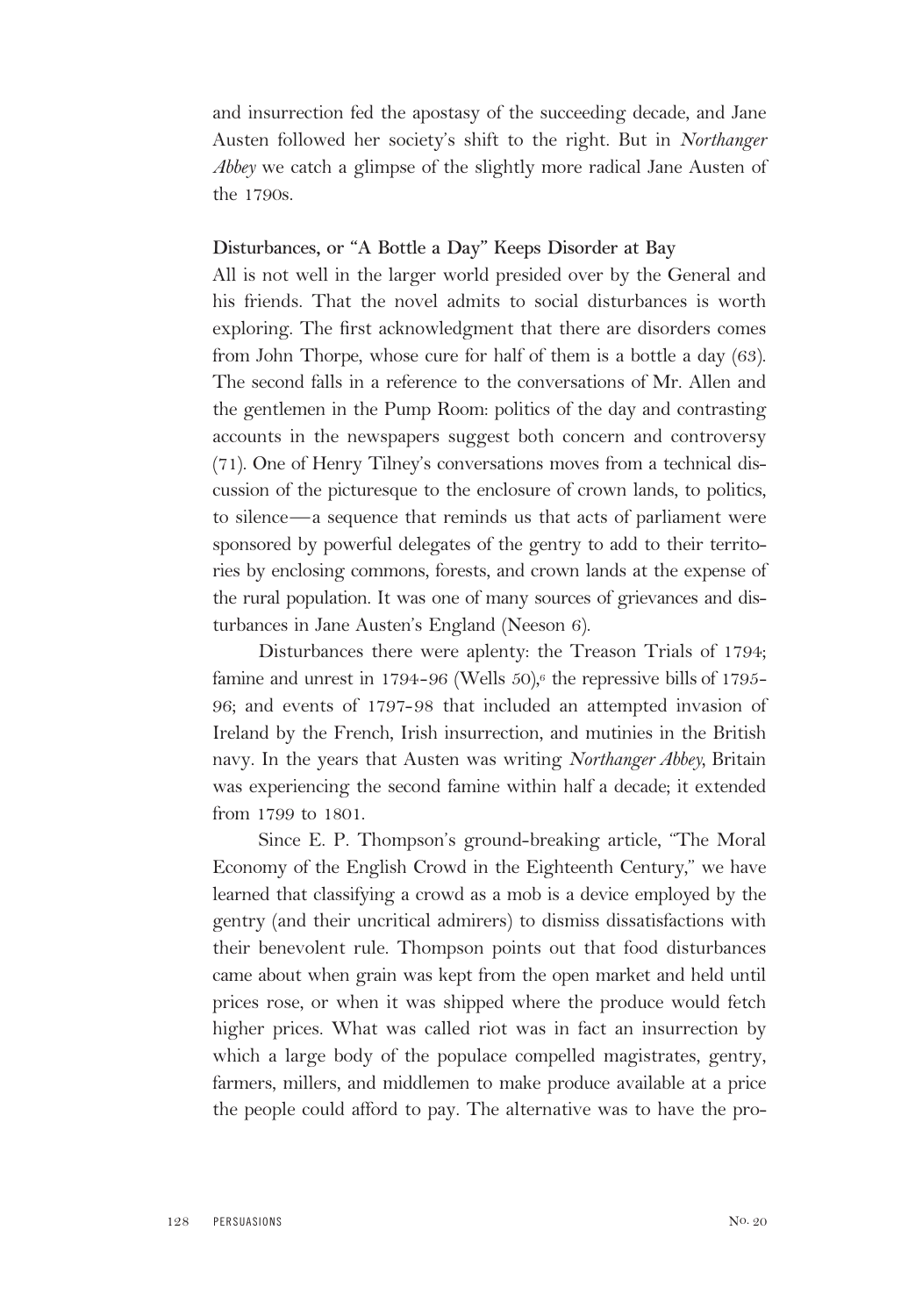duce stolen and barns burnt.

When Eleanor and Henry construct a riot out of Catherine's "'something very shocking indeed, will soon come out of London'" (112), their immediate response captures a culture of nervous rumors and expectations. In 1795 a London crowd had surrounded the King's coach shouting "bread, bread," and the same year saw seventy-four food disturbances throughout England, including one at Bath (Stevenson 35-36). Eleanor looks for a remedy in the repressive acts of a paternalistic government: "'proper measures will be taken by government to prevent its coming to effect,'" she says (112). Henry's reconstruction features a crushing confrontation between the people and the forces of the gentry: "'a mob of three thousand men assembling in St. George's Fields; the Bank attacked, the Tower threatened, the streets of London flowing with blood, a detachment of the 12th Light Dragoons…to quell the insurgents, and the gallant Capt. Frederick Tilney…charging at the head of his troop…'" (113). Henry's tableau, imagined for amusement, echoes the occasions when the London and Westminster Light Horse Volunteers were called out by the Lord Mayor in anticipation of political disturbances during the arrest and trials of the officers of reform societies in 1794 and during food protests of 1795.

Indeed, meetings and protests—against the war, against arrests, against high prices—were so frequent that the government responded with repressive legislation. The acts of 1795 and '96 made unlawful political meetings of over fifty persons and extended the legal definition of treason to include writing and publishing that might "stir up the people to hatred or contempt…of the government" (Aspinall  $319-22$ )<sup>-</sup> an inclination that normal people find difficult to resist. The General's pamphlet-reading activities may be part of a government campaign to detect opinions that might be regarded as treasonable. An attitude as commonplace as "contempt of the government" offers considerable latitude for the construction of treason. At this point in the novel, Eleanor and Henry, like their father, seem to support coercion.

Austen gives us reason to believe that the General's arrogance, arbitrariness, and selfishness extend to national politics. The General woos the Gloucestershire electorate. He makes it a rule "'never to give offence to any of my neighbours…a set of very worthy men. They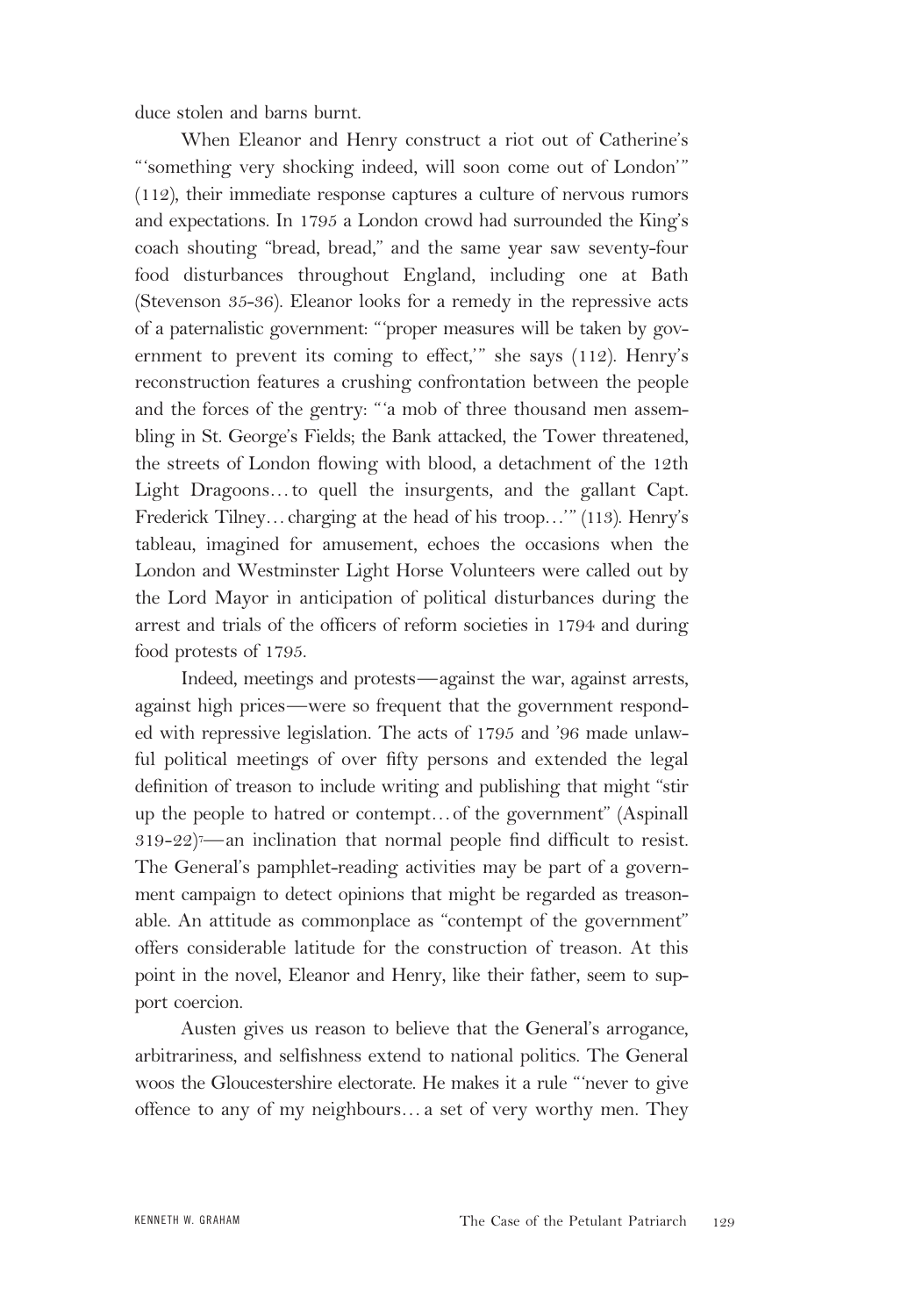have half a buck from Northanger twice a year; and I dine with them whenever I can'" (210). These efforts to keep the favor of men of property and substance, his trips to London, his spending his evenings "'poring over the affairs of the nation'" (187), all suggest that he is the local member of parliament and is keeping the favor of the men who elect the two members for Gloucestershire. If he isn't the M.P., he is furthering his interests in national politics, not an impossible task in a county like Gloucestershire, which had only six thousand voters (Thorne  $165$ ).<sup>8</sup> He admires titles, so he may have designs on the honors list.9

In those disturbed times, men in power, like the General, responded to dissent with repression. The domestic setting reflects the national. The novel's crisis, which alienates father from children, suggests that arrogance and dogmatic intolerance by government may have similar effects on the class structure of the nation.<sup>10</sup>

## **Catherine's Radicalism**

Catherine's skepticism, which she seems to have inherited from her mother, unifies the novel's generic division: it connects the quixote story of a gullible novel-reader with the apprenticeship novel that sees Catherine grow towards a perceptive maturity. Catherine gets carried away by Gothic enthusiasms because there is no thrill if you do not suspend disbelief. She curbs her skepticism and accepts people at face value for similar reasons. Not to accept their self-projections mars the pleasure of making new acquaintances—the special delight of a seventeen-year-old encountering Bath from a village where a visit to Mrs. Allen is a conversational high point. Though dormant, her skepticism is present: it is evident of her growing dislike of John Thorpe, her reservations about Isabella, her discomfort with the General, even in her vexation with history: "the men all so good for nothing, and hardly any women at all…'" (108). She suspects the pamphlets that the General spends his nights reading are "stupid" (187).

Journeys are especially important in Austen novels for bringing the heroine to a better understanding of herself, of the hero, and of the society in which their union must find fulfillment. The journeys in *Northanger Abbey* show an interesting development away from the mock-romantic unrealities of the trip from Fullerton to Bath, with its play on the fever-pitch Gothic with "maidens overwrought." The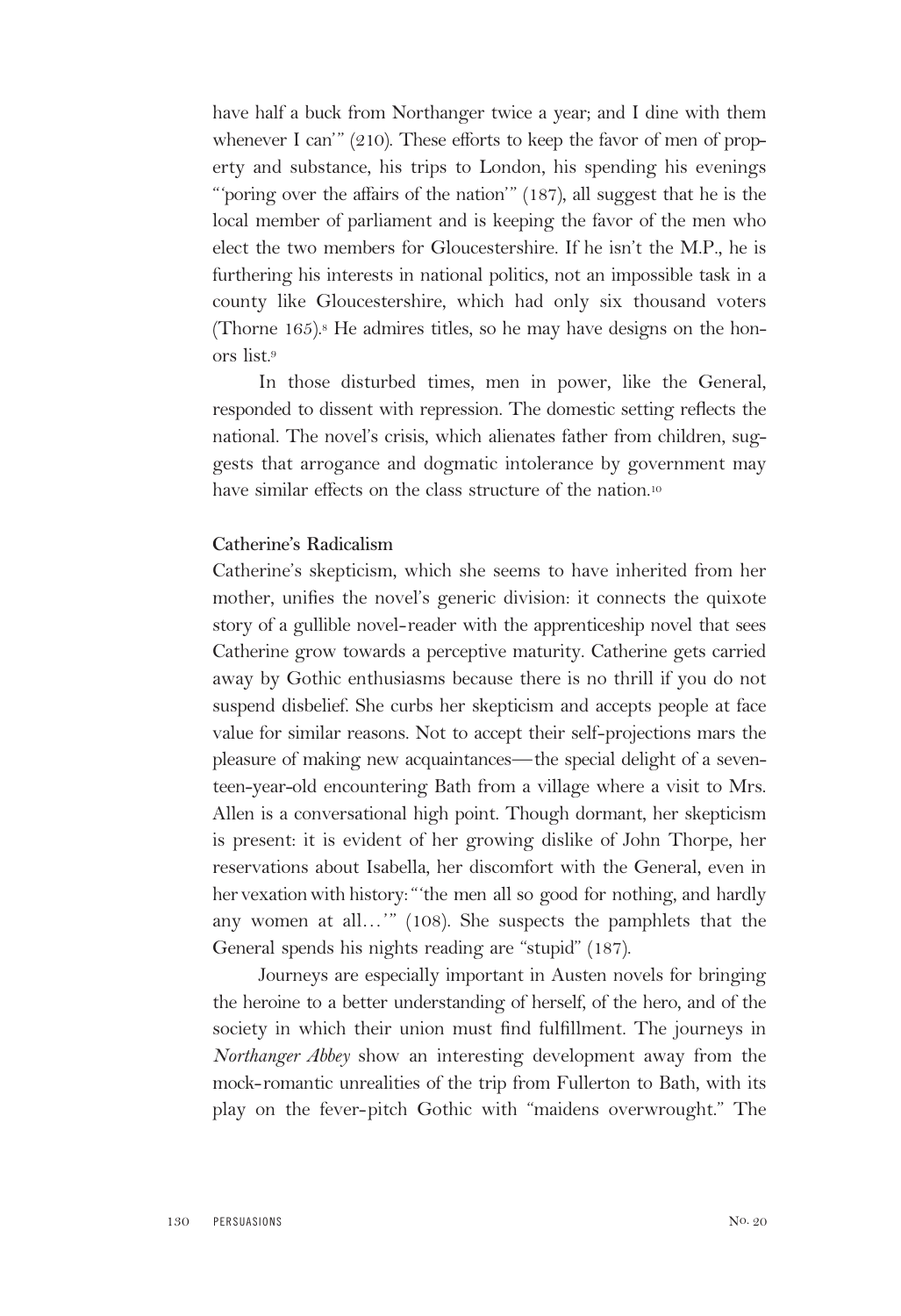novel's second major journey, to Northanger Abbey, confirms Catherine in her love of Henry, but arouses her distrust of his father. Catherine's Gothic imaginings about the General and the mysterious death of Mrs. Tilney carry us to the speculative fringe of one of Ann Radcliffe's prolonged plots. Henry, scion of the gentry, is shocked at Catherine's suspicions and assures her that they live in an open society. Soon after, Catherine's sins against the father are amply but mysteriously recompensed by the father's sins against her. He takes arbitrary measures to protect his interests and sends Catherine upon her final and most important journey of the novel. It is a contemplative and lonely journey without the artificial terrors of the first one or warm responses of the second. The third is an anxious journey of doubts and inquiries leading to an inner reconciliation as this "heroine in a hack post-chaise" (232) returns to Fullerton convinced of her own innocence. While distressed at past events and present appearances, Catherine resists recrimination: her only concern is to avoid bringing "pain" to her family and to cause "resentment" and "ill-will." Her concerns parallel the reaction of her parents and affirm the civility that the General disowns. They refuse to be indignant at his lack of tenderness and his breach of hospitality. Mrs. Morland in particular dismisses the General from her mind and considers instead the benefits to Catherine's sense of independence to have undertaken such a journey on her own. Two days later, she meets Henry with friendliness and good will. Catherine's moral growth brings her closer to her parents in behaviors and attitudes, and a far remove from the General's selfish peevishness.

Henry is not so forgiving. He has defended his father against Catherine's suspicions and the patriarchy against complicity in hidden crimes. He has asserted the openness and fair dealing of his society. On hearing of his father's treatment of Catherine, he is boldly indignant. Although he had complied with an earlier order to court Catherine, he defies the order to abandon her. The furious disagreement between father and son ends in Henry's repudiation of his father's house and his father's control. A novel that ends on a wry acknowledgment of "parental tyranny" and "filial disobedience" reminds us that Henry's is a rebellion against a patriarchy that expects its capricious commands to be obeyed. That rebellion brings us back to the epoch of the 1790s and reminds us of the divisiveness that the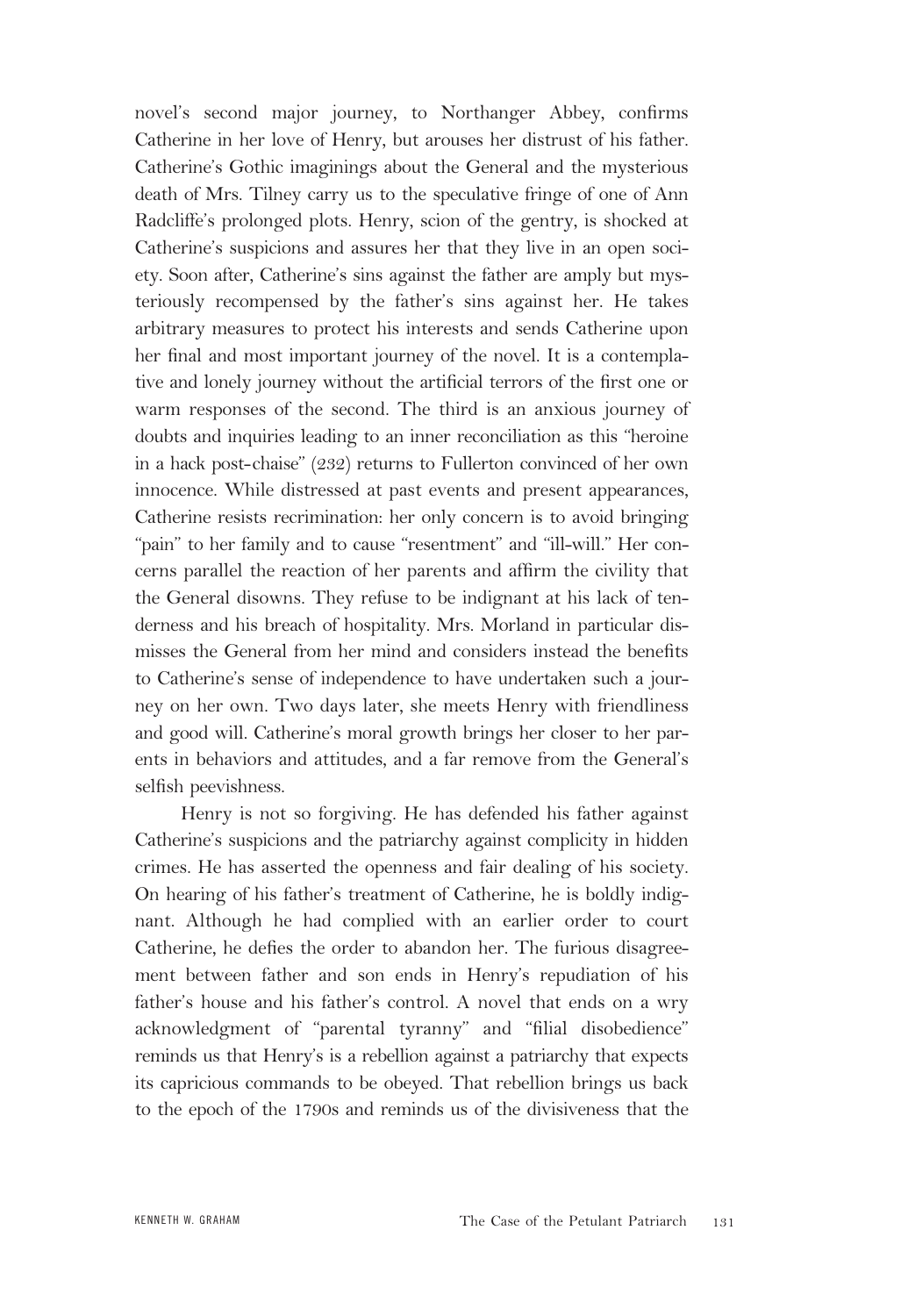rash acts of the patriarchy produce.

In *Northanger Abbey,* Catherine enacts some of Austen's insight and reserve. Austen, like others of the gentry, feared equality, fraternity, democracy. She felt the comforting power of government of the gentry. But the novel does not shy from disturbing doubts about the wisdom of the governing gentry. General Tilney's judgment, throughout, is suspect: his abbey represents a failure in imagination; his crediting John Thorpe demonstrates a failure in judgment that brings into question his activities of surveillance for the safety of the nation; his inflexibility with his children shows the selfish dogmatism that will see him alienated from children and grandchildren. They will meet with him only with reluctance.

My shadowing of the General and his like through the tortuous paths of chivalry and disturbances seems to be leading to farfetched conclusions about Jane Austen's radicalism. Yet, if we compare *Northanger Abbey* with a contemporary work and a later one, we see its uniqueness in the Austen corpus. In a work as socially and ideologically removed as William Godwin's *Caleb Williams* (1794), we find parallel motifs that point to their importance at a cultural moment in the mid-1790s: the distortions of chivalry, the dangers to the social order when power combines with selfish dogmatism, the ideological misrepresentations of history, the rejection of Burkean nostalgia, a notion of necessity in which acts have inescapable consequences, the nagging concern that the crimes of the gentry may go undetected, and a consciousness of the manifold ways in which social harmony is shattered by the petulant violence of self-righteous gentry. Both *Northanger Abbey* and *Caleb Williams* use examples of domestic tyranny to reveal parallels with governmental tyranny. If we compare the uneasy conclusion of *Northanger Abbey* with that of later novels like *Pride and Prejudice,* the lack of resolution is striking. There is no confident reconciliation with the social order that signals the sensible transference of power to the next generation. Catherine and Henry appear to embrace retirement from their world.

The trauma in the Tilney family caused by a patriarch who rules by arbitrary command parallels the trauma of the nation torn between loyalty at a time of national threat from a powerful external force and resistance to insensitive and arbitrary acts against liberty. We all know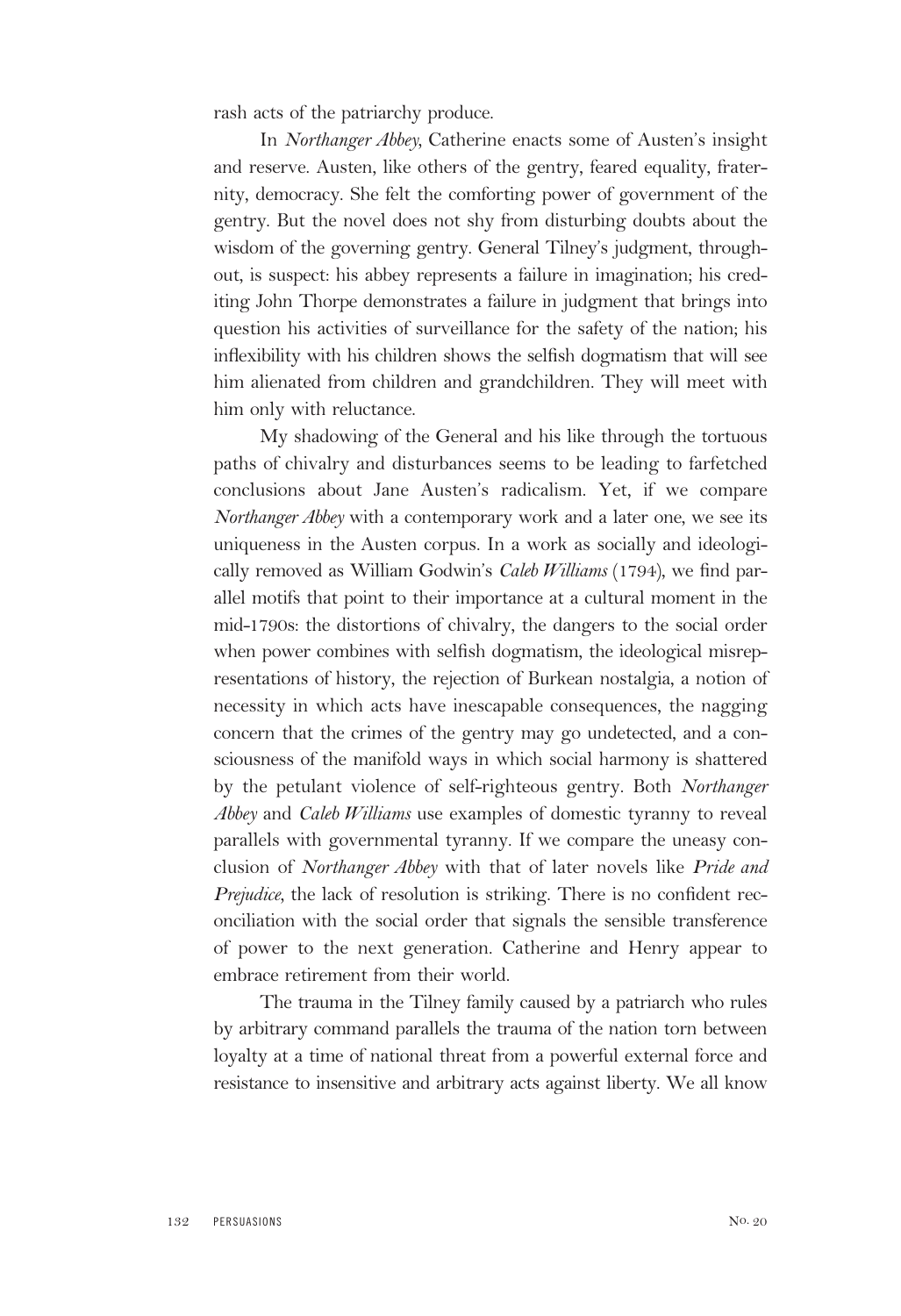that Jane Austen's novels are complex and honest, that they attack selfishness, arrogance, and irresponsibility. If we detect a difference in *Northanger Abbey* from the other novels, a reserving of judgment at the ways domestic and national order were achieved, then perhaps we can agree that Austen's petulant patriarch bears investigating.

#### **NOTES**

1. The light dragoons featured accomplished horsemen armed with carbines for firing at the gallop and lighter horses that were cheaper and faster, and they were more easily supplied than the heavier dragoons.

2. Peacetime cavalry engaged in garrison duties and coastal patrols against smuggling on the established rotation to Ireland, North Britain, and England.

3. For the peculiarities of the brigadier rank see W.B.R. Neave-Hill, "The Rank Titles of Brigadier and Brigadier-General," *Journal of the Society for Army Historical Research* 25 (1969): 96-116.

4. Supply lines stretching the length of the Atlantic denied the British army necessary men, munitions, and, especially, horses. Howe had only two regiments of light dragoons. These lacked a full complement of horses because of the number that died at sea.

5. I am grateful to Mr. Ware Myers of Claremont, California, for sharing with me this observation.

6. "The famines of 1794-6 and 1799-1801 were the most extreme manifestations of the increasingly obvious fact that population growth had outstripped the agrarian production capacity of the British Isles."

7. These were The Seditious Meetings Act and the Treasonable and Seditious Practices Act.

8. In fact, Gloucestershire elections were not seriously contested in 1784 and not contested at all in 1790 and 1796. Two aristocratic families headed by the 5th Duke of Beaufort and the 5th Earl of Berkeley made a pact that gave each interest the right to choose one of Gloucestershire's two members of parliament.

9. We see that he cultivates influential acquaintances and leaves Bath early owing to the absence of the Marquis of Longtown and General Courteney. Indeed, his excuse for turning Catherine out of Northanger is a hastily contrived visit to the Marquis of Longtown to the west of him, near Hereford.

10. The next government response to protest was to be the Combination Acts of 1799 and 1800, preventing workers from combining to bargain wages and working conditions (G.D.H. Cole and Raymond Postgate, *The Common People 1746-1946* [London: Methuen, 1966] 173-77. The figure behind the legislation of 1799 was Wilberforce, "whose zeal for negro liberty," the authors comment, "was only equalled by his enthusiasm for repressing insubordination in white workers..." [173]). The concerted activities of employers, magistrates, and members of parliament over the next fifteen years removed from law all pretense of protecting working people.